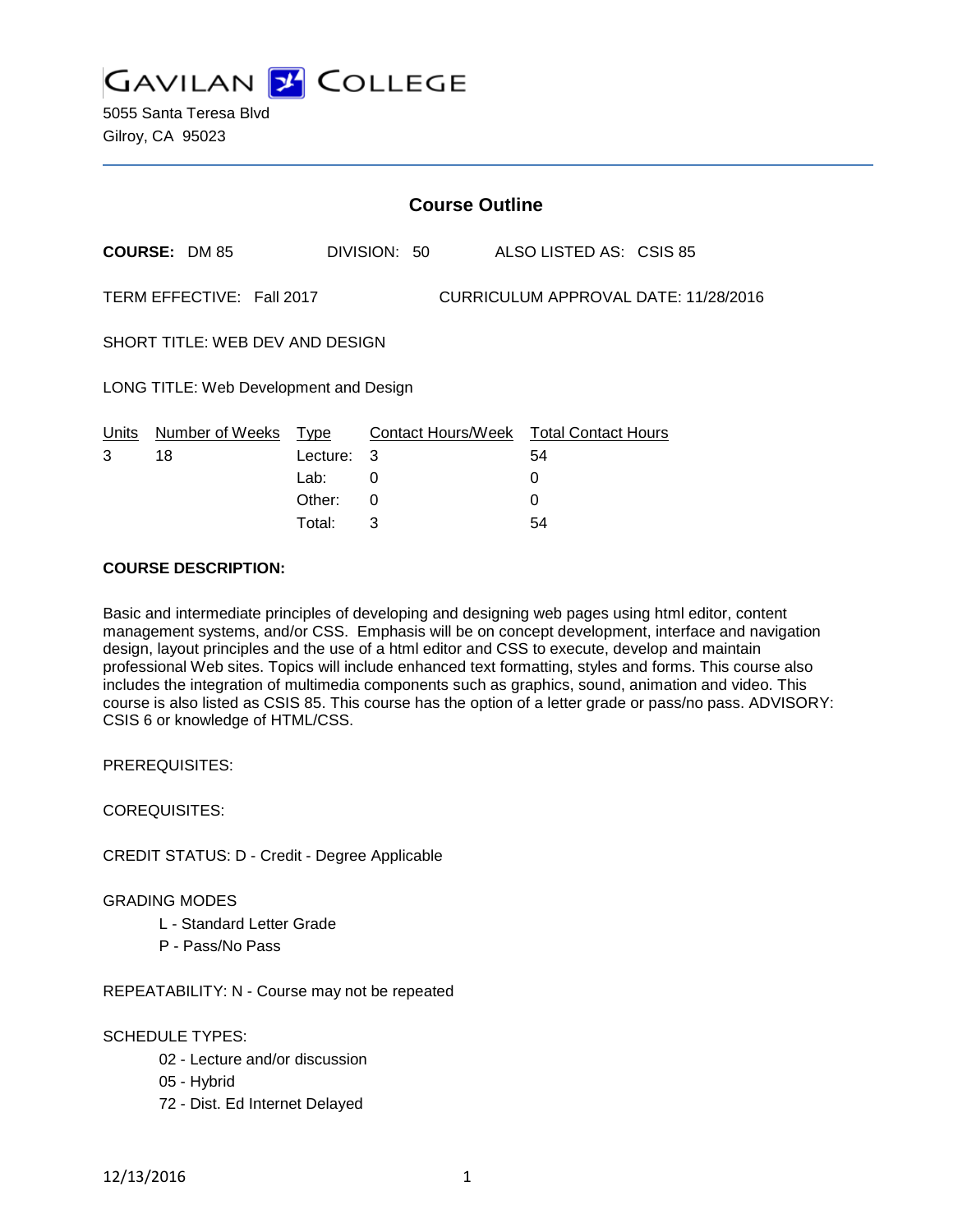# **STUDENT LEARNING OUTCOMES:**

1. Develop and design high-level web pages, using a html editor or content management systems, programming in HTML and CSS, utilizing good design principles and applying various techniques; working individually and in groups. PLO: 1 and ILO: 2,3,7,1

Measure of assessment: homework, projects, lab exercises

Year assessed, or planned year of assessment: 2017

Semester: Spring

2. Design and construct web pages/sites using universal design principles in accordance with section 508 and other applicable federal and state laws. PLO: 1 and ILO: 2,3,4,1,7

Measure of assessment: homework, projects, lab exercises

Year assessed, or planned year of assessment: 2017

Semester: Spring

3. Design a functional website that contains at least four pages that demonstrate the use of tables, lists, graphics, rollovers, and links. PLO:1 and ILO: 2,3,7

Measure of assessment: homework, final project, lab exercises

Year assessed, or planned year of assessment: 2017

Semester: Spring

4. Publish a well developed and designed website to a remote host to provide users with a quality experience. PLO: 1 and ILO: 2,3,4,1,7

Measure of assessment: homework, final project, lab exercises

Year assessed, or planned year of assessment: 2017

Semester: Spring

## **CONTENT, STUDENT PERFORMANCE OBJECTIVES, OUT-OF-CLASS ASSIGNMENTS**

Curriculum Approval Date: 11/28/2016

(8 Hours) Content: Overview and history of the web. Review of HTML/CSS and web browsers. Designing web pages for accessibility and easy use. Basics of web pages. Accessing web sites and determining the quality of their design.

Student Performance Objectives: Discuss the various tools used in website construction. Discuss the history of the web. Demonstrate the basics of HTML/CSS. Explain the basics of CSS. Demonstrate how to create external/internal style sheets. Demonstrate knowledge of publishing a site.

(8 hours) Content: Research and Process. Strategic planning; defining purpose, goals, target audience, tactics, and success indicators. Design thinking; inspiration, ideation and implementation. Defining scope. Developing content strategy. Using analytics as a tool for decision making. Assembling web development team. Creating implementation team. Choosing a project management method. Assessing sites.

Student Performance Objectives: Articulate key message. Develop personas, content structure, and voice tone and editorial guidance. Conduct surveys and interviews. Use focus groups and field studies to develop content and solve problems. Conduct A/B testing. Develop a plan for methods of assessment.

(4 hours) Content: Information Architecture. Organizing site content into site taxonomies and hierarchy. Creating controlled vocabularies for major categories of content. Communicating conceptual overviews and overall content and site organization to team/clients. Setting standards and specifications for the handling of content. Designing and implementing search engine optimization standards and strategies.

Student Performance Objectives: Identify major content elements. Choose a site structure (hierarchy). Discuss the purpose of a content outline; relations and priorities.

(8 hours) Content: Site Structure. Site defining, file organization and naming conventions. Using HTML, semantic markup. Basics of content management systems. Structuring the document. Establishing a work flow. Building a solid structure. Understanding search.

Student Performance Objectives: Define a site; add folders and files. Demonstrate how to use a content management system to construct simple web pages. Demonstrate workflow. Apply universal design principles to site with learn-ability, ease of orientation, efficiency, accessibility, and error free. Apply user centered design present. Create a site with appropriate keywords and key phrases.

(8 hours) Content: Page Structure. Discussing responsive design. Pairing responsive design and mobile first design. Structuring a page using CSS; cascade hierarchy, media style sheets and responsive CSS styling.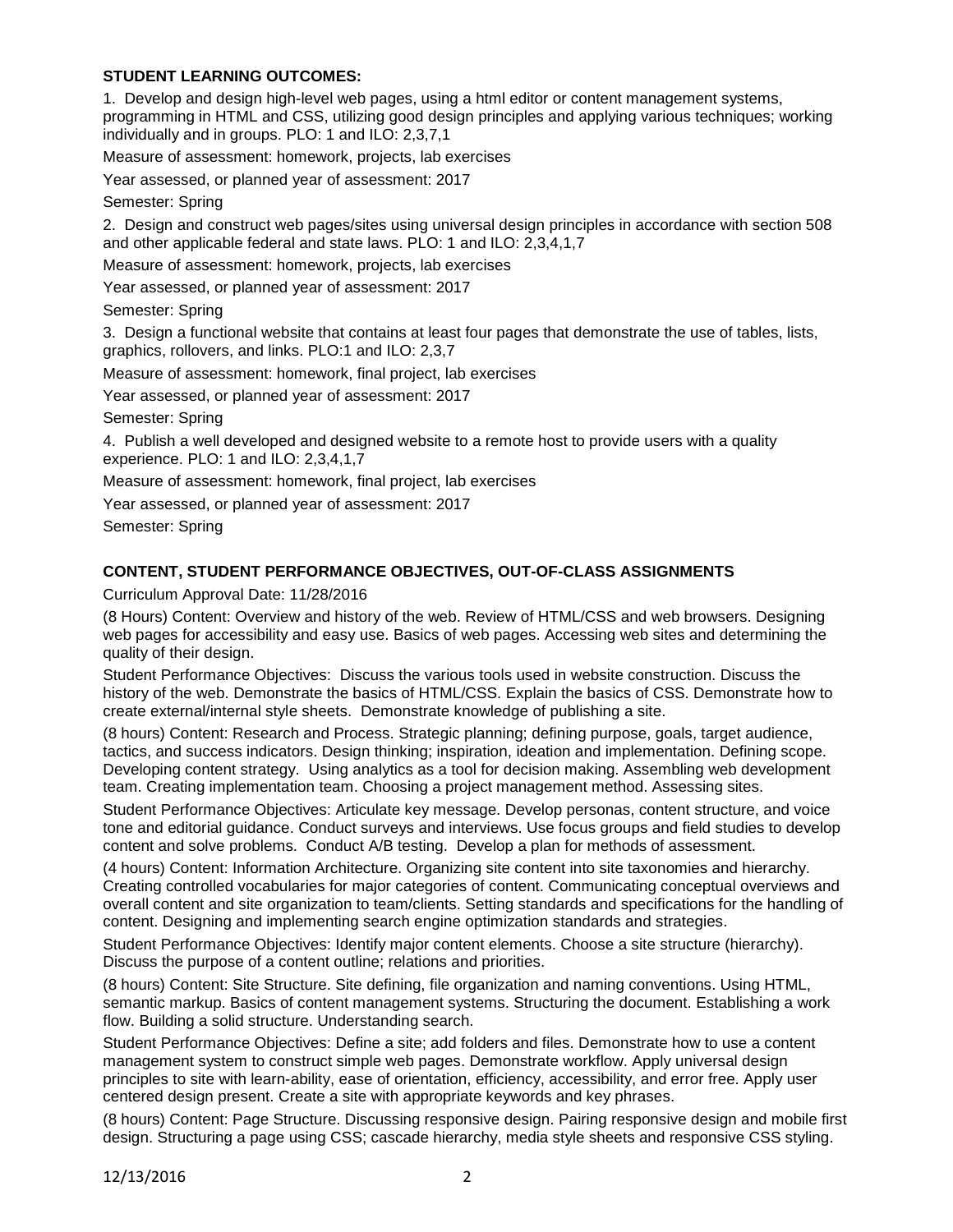Optimizing a page for fast delivery. Designing around the fold. Using ID and class selectors. Discussing interface design principles and efficient site navigation. Designing the mobile interface design. Interactive scripting.

Student Performance Objectives: Create a properly structured HTML document conveying meaning and structure. Demonstrate how to set-up an external style sheet and apply its use in multiple web pages. Demonstrate cascade hierarchy. Discuss and demonstrate how to use media queries. Discuss when to use an ID and when to use a class. Demonstrate how to use internal CSS, types and uses of links. Utilize e-mail links. Utilize named anchors and image maps. Create site navigation. Discuss proper HTML structure.

(4 hours) Content: Tables and forms. Using tables for data; structure, style, design. Using images and page layout with tables. Using forms and collecting the data. Designing forms for easy use. Setting up text, text area and password input. Setting up radio and check-boxes. Setting up selector lists.

Student Performance Objectives: Create an example of a purposeful well designed table. Provide interactive components; buttons, menus, inputs. Examine form use on the web and analyze it for good and bad design. Set-up a form with text input, radio and check-boxes.

(6 hours) Content: Images. Understanding image file formats. Developing web imaging strategies. Using web images. Providing alternatives for images. Optimizing images for screen.

Student Performance Objectives: Demonstrate basic multimedia production techniques such as graphics conversions to GIF, JPEG, and PNG, animation and sound files. Utilize image maps. Discuss and demonstrate new uses of images and background. Review various websites and critique their design technique.

(6 Hours) Content: Typography on the web. Defining the characteristics of web typography. Discussing the elements of typographic design. Choosing typefaces. Specifying operating system typefaces. Using web based fonts.

Student Performance Objectives: Describe the fundamentals of web typography. Explain when to use HTML text and when to make text part of an image. Demonstrate how to style pages using CSS font properties.

## **METHODS OF INSTRUCTION:**

Lecture/Demonstration/Guided Practice

#### **METHODS OF EVALUATION:**

Writing assignments

Percent of total grade: 10.00 %

Written Homework. If this is a degree applicable course, but substantial writing assignments are not appropriate, indicate reason: Course primarily involves skill demonstration or problem solving

Problem-solving assignments

Percent of total grade: 40.00 % Homework Problems Quizzes Skill demonstrations Percent of total grade: 40.00 % Performance Exams Objective examinations Percent of total grade: 10.00 %

Multiple Choice, True/False, Matching Item, Completion

# **OUT OF CLASS ASSIGNMENTS:**

Required Outside Hours: 16

Assignment Description: Read appropriate textbook chapter(s). Use the web to look up standards for HTML versions. Take a quiz on the history of the web, basics of a web page, definitions associated with HTML and CSS.

Required Outside Hours: 16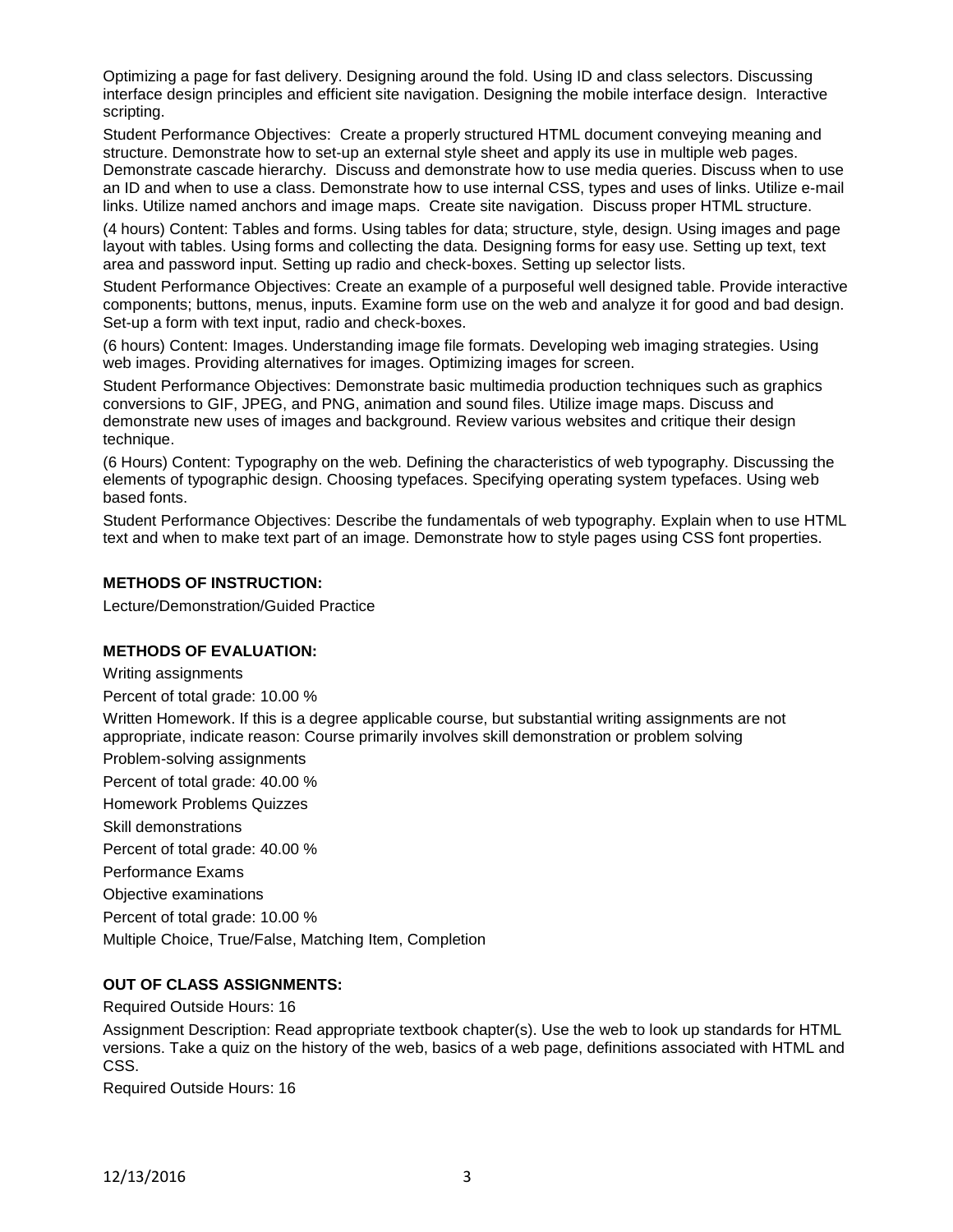Assignment Description: Read appropriate textbook chapter(s). Compare various web sites to determine what makes a site user-friendly and easy to navigate. Look up websites, determine the quality of the design and complete written evaluations. Create a project management plan.

Required Outside Hours: 8

Assignment Description: Read appropriate textbook chapter(s). Create an inventory of pages; properties and purpose. Build a controlled vocabulary document. Develop wire frames.

Required Outside Hours: 16

Assignment Description: Read appropriate textbook chapter(s). Conduct research and create a site map to determine the structure. Develop simple web pages using content management systems. Apply appropriate keywords and key phrases to a webpage.

Required Outside Hours: 16

Assignment Description: Read appropriate textbook chapter(s). Create an HTML document conveying meaning and structure. Expand the use of links for files, e-mail and image maps. Use the HTML source window and editors to modify code. Use CSS to modify individual units of a webpage. Use CSS to modify HTML, tags and groups of tags. Set-up an external style sheet that can be used in multiple web pages. Required Outside Hours: 8

Assignment Description: Read appropriate textbook chapter(s). Set-up a page using simple tables. Add modification of tables using borders, colors and images. Look at form use on the web for good and bad designs. Set-up text input such as text, text area and passwords. Design a web page using multiple radio and checkbox sets. Set-up a select list.

Required Outside Hours: 12

Assignment Description: Read appropriate textbook chapter(s). Insert images using alt tags in a website. Add formatting and positioning of images.

Required Outside Hours: 12

Assignment Description: Read appropriate textbook chapter(s). Research fonts. Develop font palette for web site style guide.

# **REPRESENTATIVE TEXTBOOKS:**

Required Representative Textbooks

Patrick J. Lynch and Sarah Horton. Web Style Guide 4th Edition. New Haven, CT: Yale University Press,2016.

ISBN: 9780300211658

Reading Level of Text, Grade: 12 Verified by: MS Word

Recommended Other Texts and Materials

HTML and CSS: Design and Build Websites by Jon Duckett; Publisher: John Wiley & Sons, Inc.; Indianapolis, IN

## **ARTICULATION and CERTIFICATE INFORMATION**

Associate Degree: GAV C1, effective 200630 CSU GE: IGETC: CSU TRANSFER: Transferable CSU, effective 200630 UC TRANSFER: Not Transferable

## **SUPPLEMENTAL DATA:**

Basic Skills: N Classification: Y

12/13/2016 4